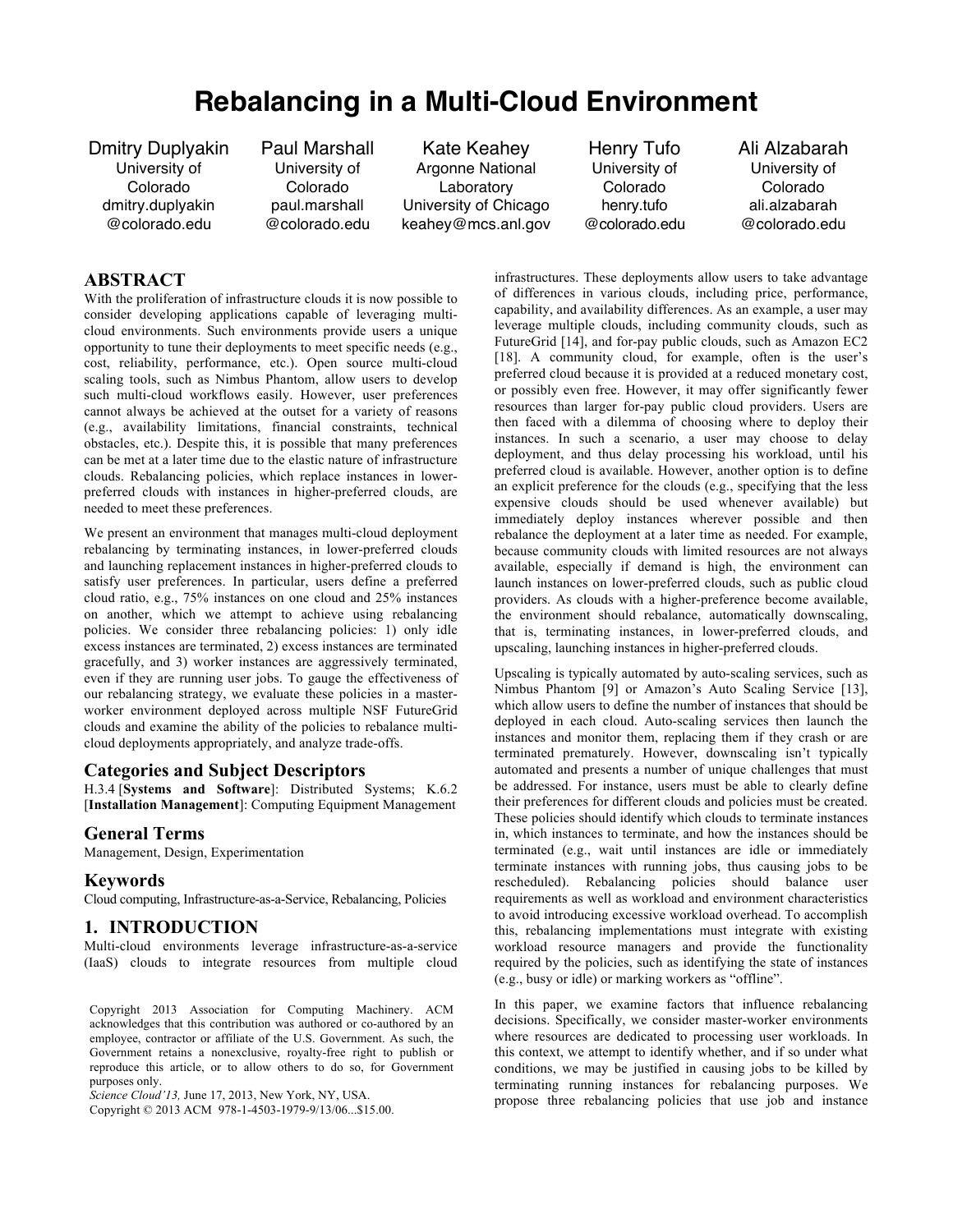information to determine whether or not an instance should be terminated. The first policy waits until instances are idle before they are terminated. The second policy forcibly marks instances offline, allowing them to finish running jobs but preventing them from accepting new jobs, and then terminates the instances once they become idle. The third policy uses a "progress threshold" to decide whether or not to terminate the instances. For example, if the threshold is set to 25% and a job is expected to run for two hours, a node that has been running the job is only eligible for termination during the first 30 minutes of execution. We also develop a multi-cloud architecture that incorporates these policies with master-worker environments.

For experimental evaluation, we deploy our solution using multiple NSF FutureGrid clouds and use Nimbus Phantom for our auto-scaling service. Our evaluation examines the benefits and trade-offs associated with each policy. Less aggressive policies are able to provide zero-overhead rebalancing at the expense of leaving the deployment in a non-desired state for longer periods of time. More aggressive policies, on the other hand, rebalance the environment quickly but introduce workload overhead and delay overall workload execution. The most aggressive policy, however, appears to strike the best balance by rebalancing the environment quickly, reducing cost by up to a factor of 3, while only increasing workload execution time by up to 14.7%.

The remainder of the paper is organized as follows. In Section 2 we examine the general approach of rebalancing in multi-cloud environments and describe our implementation and policies. In Section 3, we evaluate the policies and identify the trade-offs associated with each policy. In Section 4, we discuss the related work and in Section 5 we propose directions for future work. We conclude in Section 6.

# **2. APPROACH**

# **2.1 Models and Assumptions**

We propose a multi-cloud environment that is capable of processing user demand and distributing work to resources deployed across multiple clouds. For example, such an environment might consists of a pool of web servers, distributed between different cloud data centers, responding to user requests for a single website. Another example is an HTCondor pool with workers distributed between multiple clouds, all pulling jobs from a single, central queue. When deploying such an environment, a user may define a desired request for how many resources to deploy across different clouds throughout the environment. These requests can be expressed in two forms: 1) in terms of absolute numbers of instances needed in selected clouds, e.g.,  $R = \{32, \ldots, n\}$ instances in cloud A, 8 instances in cloud B}; 2) in terms of total numbers of instances and preferred ratios, e.g., R={40 instances total; 80% in cloud A, 20% in cloud B}. However, such requests may lead to situations where a deployment cannot be satisfied, at least initially. For example, instead of matching the request  $R = \{32\}$ instances in cloud A, 8 instances in cloud B}, we may have 24 instances in cloud A (which may not be able to launch additional instances) and, thus, end up with 16 instances in cloud B. Therefore, as the environment adapts, additional instances should be launched in cloud A whenever possible and instances in cloud B should be terminated until the users' preferences are met.

We assume that the multi-cloud deployment is deployed and managed by a central auto-scaling service. In particular, we use the open source Phantom auto-scaling service, which is responsible for servicing requests to deploy instances across multiple clouds and monitoring those instances, replacing them if

they crash or are terminated prematurely. We also assume that the environment uses a master-worker paradigm to process demand, such as an HTCondor pool, using a "pull" queue model. That is, workers distributed across multiple clouds request jobs from a central queue when they are available to execute jobs. The central scheduler reschedules jobs when workers fail or are terminated for rebalancing. The job scheduler must also be able to: 1) provide status information about workers, including job state (e.g., busy or idle), jobs running on the workers, and up-to-date job runtimes; 2) provide information about the queue, including a list of running and queued jobs; 3) add an instance to the worker pool; and 4) remove an instance from the worker pool, either gracefully by allowing it to finish running its job or immediately by preemptively terminating the worker and its jobs. Many modern job schedulers, including Torque and HTCondor, provide these capabilities. Because we use a "pull" queue model, only embarrassingly parallel workflows are considered. In such workflows, jobs can be terminated, rescheduled, and re-executed out of order without consideration for other jobs in the set.

In this context, we define the following terms:

- *Multi-cloud request*: a request that specifies the configuration of a multi-cloud deployment either using absolute numbers (e.g., 32 instances in cloud A and 8 instances in cloud B) or as a ratio (e.g., 40 instances with 80% in cloud A and 20% in cloud B). It is specified by the user and typically represents his desired preferences for various clouds.
- *Desired state*: when the multi-cloud deployment matches the specified multi-cloud request. For example, if the user specifies a multi-cloud request with 32 instances in cloud A and 8 instances in cloud B and the running deployment matches this request, then it is in the desired state.
- *Rebalancing*: the process of transitioning the deployment in an attempt to reach the desired state. This occurs when the deployment is not in the desired state so instances are terminated in some clouds and replacement instances are launched in other clouds in order to reach the desired state. Even after the desired state is reached, the system must maintain it. However, it is possible for the system to return to an undesired state. For example, if failed instances cannot be replaced on the preferred cloud and are instead deployed on a less-preferred cloud, then the system will again attempt to reach the desired state.
- *Downscaling*: the termination of running instances that occurs during rebalancing. Depending on the difference between the current deployment and the request, there may be a need to terminate many instances (e.g., terminate all instances in cloud A) or only a particular one (e.g., terminate an instance in cloud A with a particular ID). Selecting the appropriate instance to terminate is a non-trivial task. This process has two main components: 1) real-time information about all instances is required, such as jobs currently running on those instances, and 2) specific instances need to be identified for termination according to the policy. For example, a policy may select an instance for termination based on the progress of the job it is executing. An instance that is close to completing its job is considered to be more valuable than an instance that has just started execution of its job. Additionally, if an instance is idle (i.e., it's not currently executing a job) then it may be terminated immediately.
- *Upscaling*: the process of deploying instances throughout the multi-cloud environment to ensure that the total number of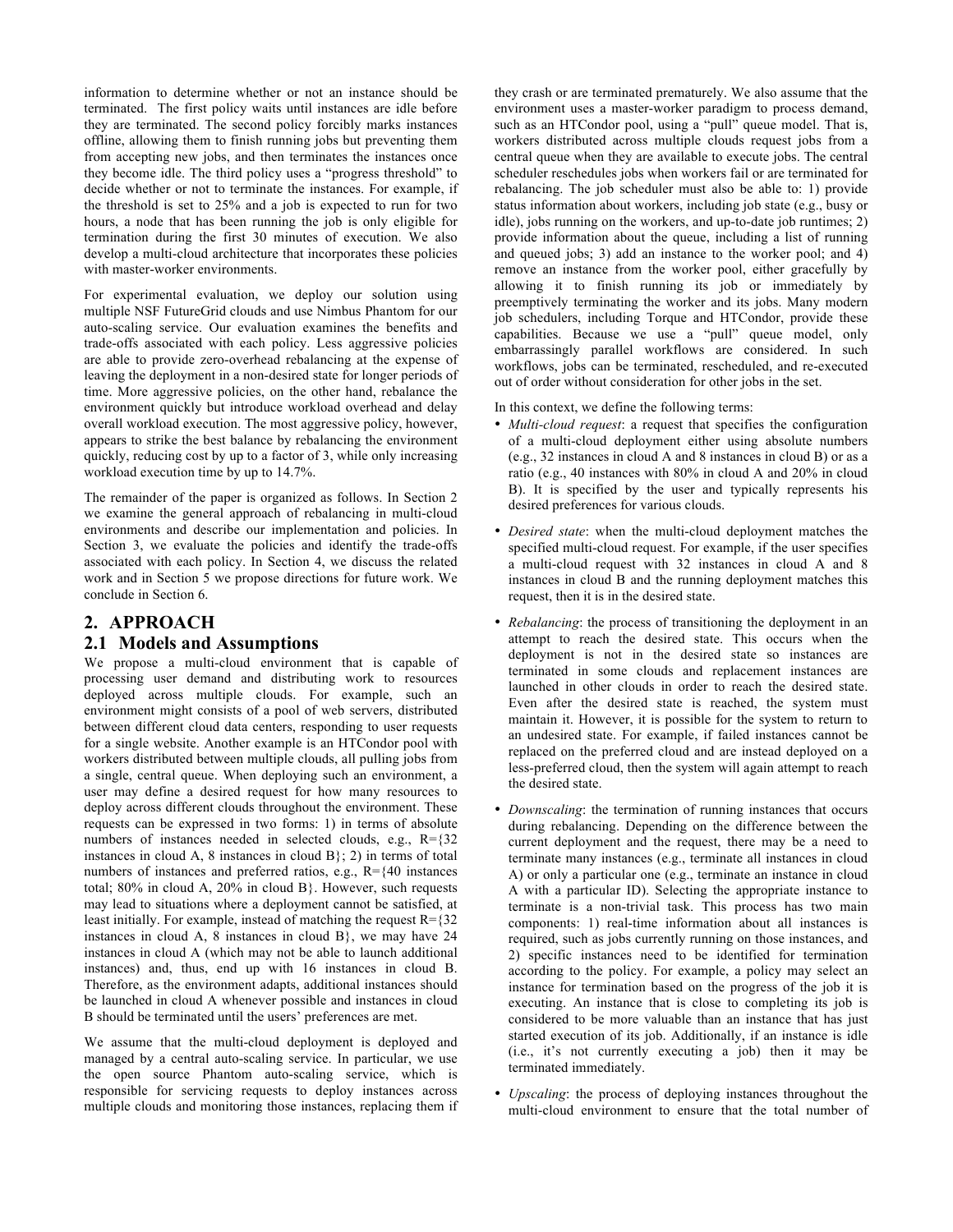instances specified in a multi-cloud request is satisfied. Upscaling attempts to launch instances on clouds with a higher preference, however, if such clouds are unavailable then upscaling will deploy instances on clouds with lower preferences.

• *Excess instances*: instances in a particular cloud that exceed the desired amount. For example, if a multi-cloud request specifies that 15 instances should be deployed with 10 instances in cloud A and 5 instances in cloud B, but at the given time all 15 instances can only be deployed in cloud B, then cloud B would have 10 excess instances.

While there may be cases where it is crucial for multi-cloud deployments to satisfy user preferences before job execution begins, we believe stalling job execution until the environment is in the desired state is not necessary. Instances that are already deployed in less desirable clouds can yield partial results while rebalancing occurs instead of delaying deployment and providing no results at all. A multi-cloud deployment that is running jobs should continue to process jobs in less desirable clouds and rely on rebalancing to achieve the desired state.

## **2.2 Architecture**

The multi-cloud architecture that we designed extends the architecture presented in [15]. It deploys workers across several cloud resource infrastructures and dynamically balances this deployment based on user-defined preferences. The architecture is depicted in Figure 1 and consists of four main components: (1) a workload management system (including a job scheduler and workers), (2) sensors to monitor demand, (3) policies to scale the number of deployed instances up or down, and (4) an auto-scaling service to enforce the chosen policy.

In this environment, the master node hosts the job scheduler for the workload management system that accepts user jobs and schedules them to run on worker nodes deployed across multiple clouds (see Figure 1). The sensor periodically queries the job scheduler and gathers information about the queued jobs and their runtimes as well as worker status. The sensor provides this information to the decision engine, which then executes a policy that decides how to adjust the deployment, potentially downscaling it on one cloud and upscaling on another, to satisfy user preferences.

Users define their preferences for different clouds in their multicloud requests, e.g., specifying that they want 20 instances, with half deployed on one cloud and half on another cloud. The decision engine also includes per-cloud timers and predefined time-outs to avoid undesired scenarios where upscaling and downscaling are performed on the same cloud within a short period of time.

To enact upscaling or downscaling, the auto-scaling decision engine instructs the service to deploy, maintain, or terminate workers across the different clouds. The job master and workers operate relatively independently of the multi-cloud architecture, integrating new workers that are deployed, processing jobs on available instances, and rescheduling any jobs that are terminated prematurely. However, in some cases, the decision engine may need to make specific requests of the workload management system. For example, policies that elect to mark workers offline, allowing them to finish their jobs and preventing them from accepting new jobs, must be able to communicate with the workload management system. In our architecture this is



Figure 1. Multi-cloud architecture with workload and management components where rebalancing is guided by upscaling and downscaling policies.

accomplished by communicating the request through the sensor, which then performs the operation on the master node.

# **2.3 Rebalancing Policies**

Rebalancing alters multi-cloud deployments and may be disruptive from the workload's perspective. For example, terminating an instance may cause a running job to be terminated prematurely, causing the job to be rescheduled for execution on a new worker. The workload's total execution time may increase as a result. On the other hand, executing a user's workload in a multi-cloud environment that is not in the desired state might lead to other problems, including overall performance degradation, unexpected expenses, additional data transfers, etc. Therefore, rebalancing policies are needed for multi-cloud environments; their objective is to achieve the desired state, if possible, and only minimally impact user workloads.

In this work, the existing auto-scaling decision engine performs upscaling and tries to maintain the total number of instances as specified in the multi-cloud request. For downscaling, we propose the following policies:

- *Opportunistic-Idle* (OI): waits until excess instances in less desired clouds are idle (i.e., not running jobs according to information from the sensor) and then terminates them. This policy continues to terminate excess idle instances until the deployment reaches the desired state. It begins with clouds that have the most excess instances before proceeding to the clouds with fewer.
- *Force-Offline* (FO): is similar to OI but excess instances are terminated gracefully, that is, jobs are allowed to complete before the instances are terminated. To terminate instances gracefully, the auto-scaling service notifies the jobs scheduler which instances are to be terminated, and the job scheduler then marks them "offline". Graceful termination allows those instances to complete currently running jobs. Once the jobs complete, the workers do not accept any new jobs and can be terminated. This policy requires that the job scheduler support the ability to "offline" workers. FO does not terminate instances once the desired number of instances is reached in each cloud.
- *Aggressive Policy* (AP): sacrifices work cycles and discards partially completed jobs in order to satisfy requests in the shortest amount of time possible. This policy terminates excess instances even if those instances are currently running jobs. To minimize overhead associated with job re-execution, this policy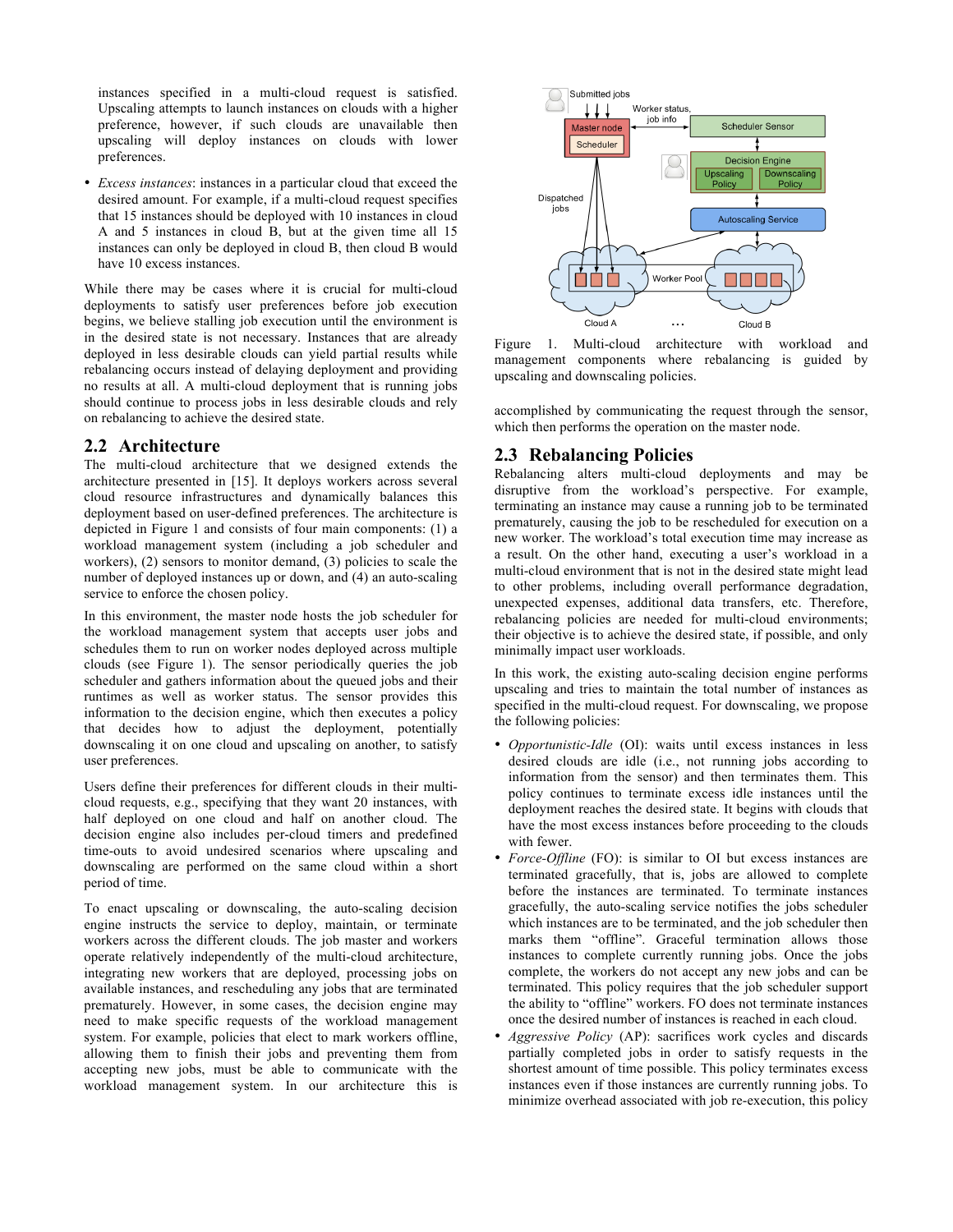proceeds in termination from instances with jobs that have been running for the least amount of time to instances with jobs that have been running for a longer time. Additionally, since the amount of work to discard may vary, we include a tunable parameter, work threshold (measured in percent). Work threshold specifies how much progress on its current job with respect to the job's walltime (i.e., expected job's runtime) an instance has to make before this instance may no longer be terminated. For example, if we choose the 25% threshold and one of the instances executes a two-hour job, the policy is only allowed to terminate it for up to 30 minutes after beginning of execution. While job runtimes may be predictable, we avoid relying on the accuracy of such predictions and consider walltimes that are explicitly provided. Job walltimes are typically limited by the cluster administrator (e.g., to 24 hours), and prevent users from specifying excessive walltime requests.

# **2.4 Implementation**

We leverage a number of existing technologies for our multicloud deployment. Specifically, we use infrastructure clouds, such as Nimbus [17] and Amazon EC2 [18], which provide on-demand resource provisioning. Our environment integrates with the open source Phantom service for auto-scaling. Phantom [9] is responsible for servicing multi-cloud requests and deploying the instances across the specified clouds. It also continually monitors the deployment and maintains the requested number of instances. We also rely on a master-worker workload management system, specifically HTCondor [19], which monitors and manages a pool of workers across distributed resources. This includes the ability to submit jobs to a central queue and schedule jobs across distributed workers. HTCondor also includes job resubmission and migration capabilities, which guarantee that every job eventually completes even if some workers are terminated prematurely. Lastly, HTCondor provides the required information about workload execution, specifically, which jobs are queued or running, as well as the amount of time they have been running.

To integrate with the leveraged technologies, we develop two additional components for the implementation: the sensor and the rebalancing policy. The sensor, written in Python, communicates with HTCondor master nodes and obtains necessary job and worker information for the policies using the condor status and condor q commands. This provides three pieces of information: 1) the number of HTCondor workers running in each cloud (e.g., condor q -run), 2) information required to identify idle workers (e.g., condor\_status), and 3) a list of workers and their current runtimes and walltimes. However, some policies require that the sensor also communicates with the workload management system (e.g., when marking nodes offline). Therefore, the sensor is both able to send information to the policy and receive instructions from it. When the policy instructs the sensor to remove a worker from the pool, the sensor issues the condor\_off command. To terminate an instance gracefully (e.g., when using FO), the sensor executes the following command: condor off –peaceful <hostname>. AP removes instances from the pool instantly using: condor off –fast <hostname>.

In addition to workload information, the system must also query the auto-scaling service, Phantom, and the individual IaaS clouds to identify all of the instances in the auto-scale group as well as their distribution across the clouds. The instance IDs reported by Phantom also need to be compared with the instance IDs reported by individual clouds in order to identify the specific clouds autoscale instances are running on. This information is used by the policy, along with workload information, to guide rebalancing decisions. The policies, written in Python, collect the necessary information and then attempt to match the deployment with the user's multi-cloud request, downscaling on clouds with excess instances and upscaling on high-preferred clouds when needed. To accomplish this, the downscaling component of the policy communicates with the auto-scaling service, using the Python boto library [7], and makes adjustments to the configuration in order to satisfy the request. Phantom then provides an ordered cloud list and capacity parameters that can be adjusted for this purpose. The ordered cloud list specifies the maximum number of instances in each cloud and can be set to match the request for a specific cloud, while the capacity parameter controls the total number of instances across all clouds and can be set independently from the ordered list.

Upscaling is performed by an existing Phantom decision engine, which tries to maintain a total number of instances deployed across the preferred clouds. Phantom implements its own n preserving policy, which allows it to maintain the requested number of running instances, replacing failed instances when needed. When Phantom replaces failed or terminated instances, it does so according to the ordered cloud list, meaning that if instances are terminated in a lower-preferred cloud, it first attempts to deploy replacement instances in a higher-preferred cloud. It only resorts to lower-preference clouds if it is unable to deploy instances in higher-preferred clouds (e.g., due to unavailability).

# **3. Evaluation**

To evaluate proposed rebalancing policies, we examine the ability of the environment to rebalance the deployment in order to satisfy multi-cloud requests and reach the desired state. That is, the policies attempt to adjust the deployment to match user preferences as quickly as possible while avoiding excessive workload overhead. Specifically, we consider the scenario where cloud availability changes over time due to external factors. For example, when other users terminate instances it may be possible to deploy additional instances in higher-preferred clouds and downscale in lower-preferred clouds. We choose not to simulate this type of unexpected change in availability directly; instead we focus on the behavior of our policies once such changes in availability occur. Therefore, in each of our experimental evaluations, we assume that the evaluation begins with the deployment in an undesired state but that higher-preferred clouds now have additional capacity available, allowing the policies to attempt to reach the desired state.

For our environment, we use NSF FutureGrid [14] and two workload traces from the University of Notre Dame's Condor Log Analyzer [8]. HTCondor is used as the workload management system. We leverage its ability to reschedule jobs that are terminated prematurely. On FutureGrid we use the Hotel cloud at the University of Chicago (UC) and Sierra at the San Diego Supercomputer Center (SDSC). Both clouds use Nimbus as the IaaS toolkit and Xen for virtualization. The master node and all the worker nodes run Debian Lenny images, approximately 1 GB compressed, with HTCondor 7.8.0 as the workload manager. The master node VM has two 2.93GHz Xeon cores and 2 GB of RAM. Workers have one 2.93GHz Xeon core and 2 GB of RAM. Instances are contextualized as the master or a worker automatically at boot. In particular, the IaaS userdata field is used to provide the hostname of the master, in which case, the node configures itself as a worker and attempts to join the master. If the field is empty, the instance configures itself as the master.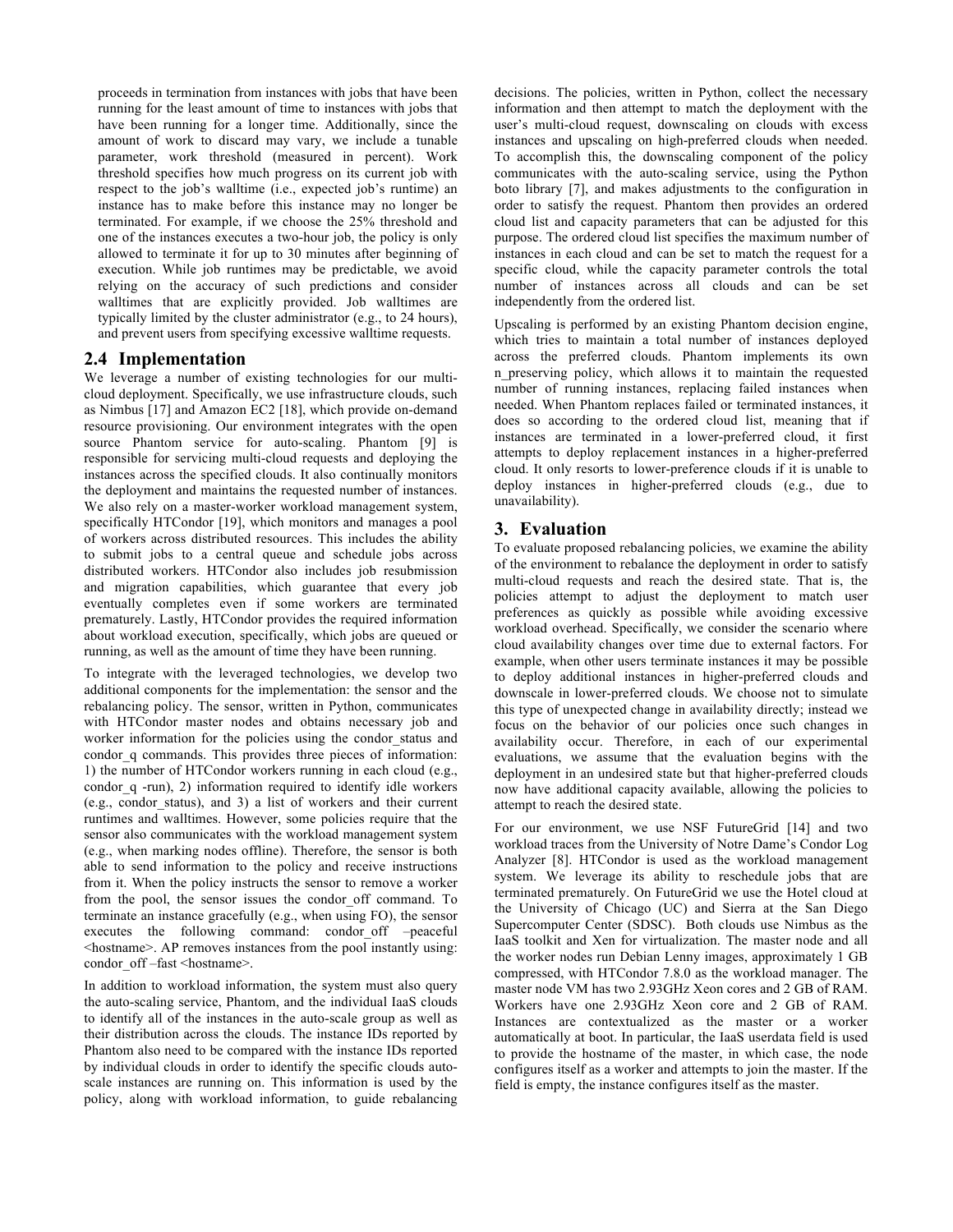

Figure 2. OI terminates 16 instances after most jobs complete. Figure 3. Gradual downscaling with FO.



Figure 4. Considerate aggressive downscaling with AP-25. Figure 5. Fast aggressive downscaling with AP-100.

In this evaluation, we differentiate between Hotel and Sierra by specifying different costs for their instances. Specifically, we assume instances on Hotel have 1 unit of cost and instances on Sierra have 2 units of cost. We also specify a multi-cloud request for a total of 64 instances with 100% of the instances on Hotel and 0% on Sierra, representing the case where a user desires that all of his instances be deployed in the less expensive cloud. However, for each experiment, we initialize the environment to have 75% of the instances in Hotel (48 instances) and 25% of the instances in Sierra (16 instances), requiring rebalancing to occur in order to reach the desired state.

For a job trace, we combine two traces from the HTCondor Log Analyzer [8], one consisting primarily of smaller jobs and another that contains longer running jobs. The traces are combined into a single workload that is submitted immediately at the beginning of the evaluation by selecting jobs randomly from each trace. With this approach we consider a workload that consists of a variety of job runtimes. Individual jobs are submitted as sleep jobs, which sleep for the runtime specified in the trace. The combined workload consists of 1120 jobs, with a minimum runtime of 54 seconds and a maximum runtime of 119 minutes. The median runtime is 106 seconds and the mean is 443 seconds.

The system can be configured to execute the policy at any userdefined interval. For this evaluation, we configure the policy to execute every 30 minutes, beginning 30 minutes after the initial job submission, in order to rebalance the deployment regularly while still allowing for some jobs to complete between rebalancing intervals. Exploring different policy execution





intervals and their impact is left for future work. We expect overly aggressive intervals (i.e., a short policy execution interval) and relatively passive intervals (i.e., a long policy execution interval) to negatively impact the environment by either rebalancing too frequently and preventing jobs from finishing or not rebalancing often enough, causing high excess cost. However, further experimentation is needed to identify the appropriate balance between the policy execution interval and workload characteristics, including the rate that jobs are submitted and the duration they execute.

For experimental evaluation, we define the following metrics:

- *Workload execution time*: the amount of time required for the entire workload to complete, that is, the amount of time from when the first job is submitted until the time the last job completes.
- *Workload overhead percent*: the total percent of time jobs run before being terminated prematurely. For example, if a twohour job runs for 30 minutes before it is terminated, causing it to be re-queued and needing to be rerun, then the job experiences 25% overhead (assuming that the second run finishes).
- *Convergence time*: the amount of time it takes for the deployment to rebalance from a non-desired state to the desired state once the evaluation begins. For example, if the system is operating in an undesired state at the moment the first job starts execution, convergence time is the time from that moment until the system reaches the desired state (i.e., the specified multicloud preference is satisfied).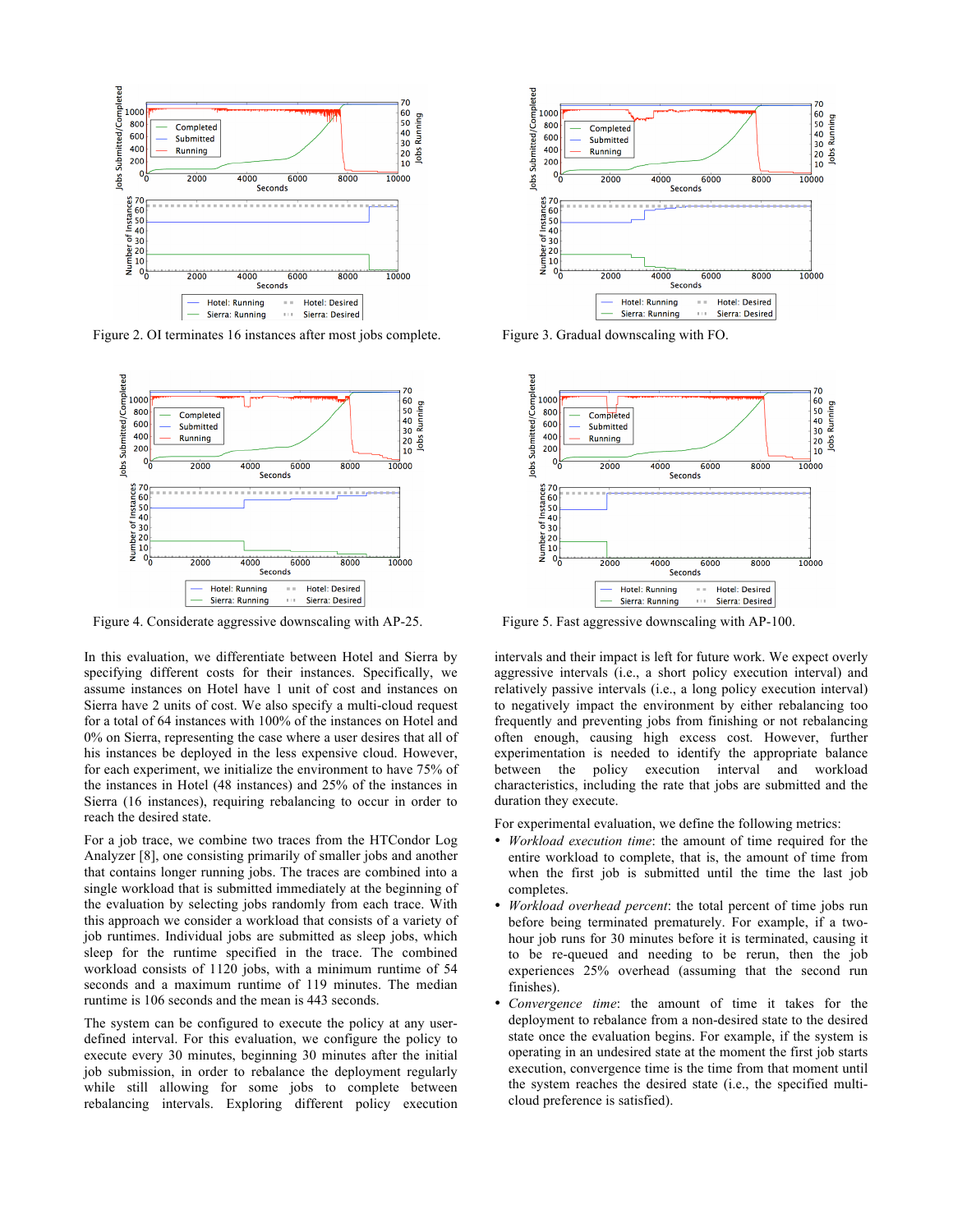• *Excess cost* (EC): the total user-defined cost associated with running excess instances. EC is described as:

$$
EC = \sum_{r}^{R} \sum_{i}^{lr} c_r * p_r(t_i - l_i)
$$

The variables are defined as:

- *R*: set of all cloud resources used for the deployment,
- *Ir*: set of all excess instances for every cloud resource, *r*,
- *cr*: user-defined instance cost for cloud resource, *r*,
- *pr*: time accounting function for cloud resource, *r*,
- *ti*: termination time for instance, *i*,
- *li*: launch time for instance, *i*.

*R* consists of all clouds that have running instances. *Ir* is a set containing all of the excess instances for cloud resource *r*. *cr* represents the user's definition of cost associated for an excess instance in cloud resource, *r*, for one unit of time. Depending on the cloud resource,  $r$ ,  $p_r$  may differ to represent various time accounting methods, such as per-second usage or rounding up to the nearest hour, etc.  $t_i$  and  $l_i$  are the specific instance termination and launch times. Intuitively, EC is intended to represent the cost of running excess instances, that is, using instances on clouds beyond the amount specified in the multicloud request. EC offers a fine-grained metric compared to convergence time, which only provides a course representation of when the environment finally reaches the desired state.

In addition to these metrics, we also include a set of job traces that show the number of instances running as well as the number of jobs submitted, running, and complete. As described earlier, we specify a multi-cloud request with a preference for 64 workers in Hotel and 0 in Sierra, but the environment is initialized in an undesired state with 48 workers running in Hotel and 16 workers in Sierra. Therefore, the rebalancing policies attempt to terminate all workers in Sierra, while Phantom replaces the instances in Hotel until it has 64 running worker instances.

## **3.1 Understanding Deployment Transformations**

All policies pursue the same goal: downscaling 16 instances on Sierra, the lower-preferred cloud, and upscaling on Hotel, the higher preferred cloud. Traces are included for the four different policies, OI (Figure 2), FO (Figure 3), AP-25 (Figure 4), and AP-100 (Figure 5). AP-25 uses a 25% threshold and AP-100 uses a 100% threshold. The traces show job information (jobs completed, submitted and running), as well as the distribution of worker instances across Hotel and Sierra.

In the experiment shown in Figure 2, OI only attempts to terminate idle instances. OI is first able to perform downscaling approximately 9000 seconds after initial job submission, that is, when all 16 instances in Sierra are idle and can be terminated after the entire workload has been processed. This downscaling has no effect on the workload since the few jobs that are still running at the time of downscaling occupy several of Hotel's instances (where downscaling doesn't occur) and continue to run unaffected. This downscaling policy may be valuable if the user continues to use the same deployment and executes another workload at a later time. Then, the deployment has already been adjusted and, if no failures happen, all new jobs are executed in the rebalanced environment. In general, OI is only useful in situations where user jobs are submitted in a series of batches that are interleaved with periods of idle time when rebalancing can occur (i.e., OI will not work on a fully utilized system).

Figure 3 illustrates an experiment where FO terminates instances gracefully. This policy marks all 16 excess instances "offline"

during its first evaluation at 1800 seconds after initial job submission. Instances that are executing jobs at that time must wait for jobs to finish before the instances can be removed from the worker pool and terminated. Thus, after 2300 seconds, 3 instances are terminated, after 2800 seconds 8 additional instances are terminated, etc. Rebalancing continues until there are no remaining instances in Sierra, which occurs when the last instance is finally terminated after 4600 seconds. Every termination causes a noticeable drop in the trace showing the number of running jobs. These drops indicate temporary reductions in the worker pool that follow downscaling actions and last until replacement instances boot and join the worker pool. Since there are less than 64 running instances at certain periods of time, it takes longer for the workload to complete in this experiment than for the OI experiment, which rebalances after the workload completes. However, we do observe a faster convergence time for FO than OI; all 64 instances are running on Hotel after 4600 seconds. FO demonstrates an average execution time increase of 12.6% and an average convergence time decrease of 48.4% with respect to OI's time characteristics (Figure 6).

We evaluate two variations of AP: AP-25 and AP-100. The first, AP-25, terminates excess instances only if jobs running on those instances have been running for less than 25% of their requested walltime. We choose to use the 25% threshold to demonstrate a considerate implementation of AP, which attempts to achieve low overhead rather than fast convergence. In contrast, AP-100, having no threshold, terminates all excess instances without consideration of job progress (specifically, AP-100 terminates instances with jobs that have been running for less than 100% of their requested walltime). This is a special case when the user prefers to rebalance as fast as possible regardless of the amount of work that is discarded.

Figure 4 shows that AP-25 cannot perform the necessary adjustments all on the first try, and thus, rebalancing is a gradual process, similar to FO. A 25% threshold yields premature termination of 16 jobs that are running on Sierra's instances, which individually have been running for 267 seconds on average. The maximum runtime among those jobs is 933 seconds. In this experiment the total amount of discarded work cycles is about 71 minutes, which is only 0.9% of the total CPU time used by all 64 instances throughout the evaluation.

Figure 5 shows AP-100, which converges to the desired state the fastest. This policy terminates all 16 instances in Sierra during its first evaluation after 1800 seconds. At that time, 16 jobs are terminated prematurely after running for an average of 28 minutes. The maximum runtime is over 30 minutes. 458 minutes of discarded work result in 5.2% workload overhead.

# **3.2 Understanding Trade-offs**

Figure 6 shows workload execution time, convergence time, percent workload overhead, and excess cost for all four policies. We calculate mean values and standard deviations for these metrics using a series of experiments with three iterations for each policy. OI provides the shortest workload execution time, while other policies introduce a noticeable increase in the execution time. This is because OI does not affect the workload, as described earlier, and waits for the entire workload to complete before rebalancing occurs. Switching from OI to FO, AP-25 and AP-100 introduces an average workload execution increase of 12.6%, 12.9% and 14.7%, respectively. FO, AP-25 and AP-100 all appear to have comparable execution times, while OI consistently provides the lowest execution time with negligible variance (indicated by no error bar in the graph).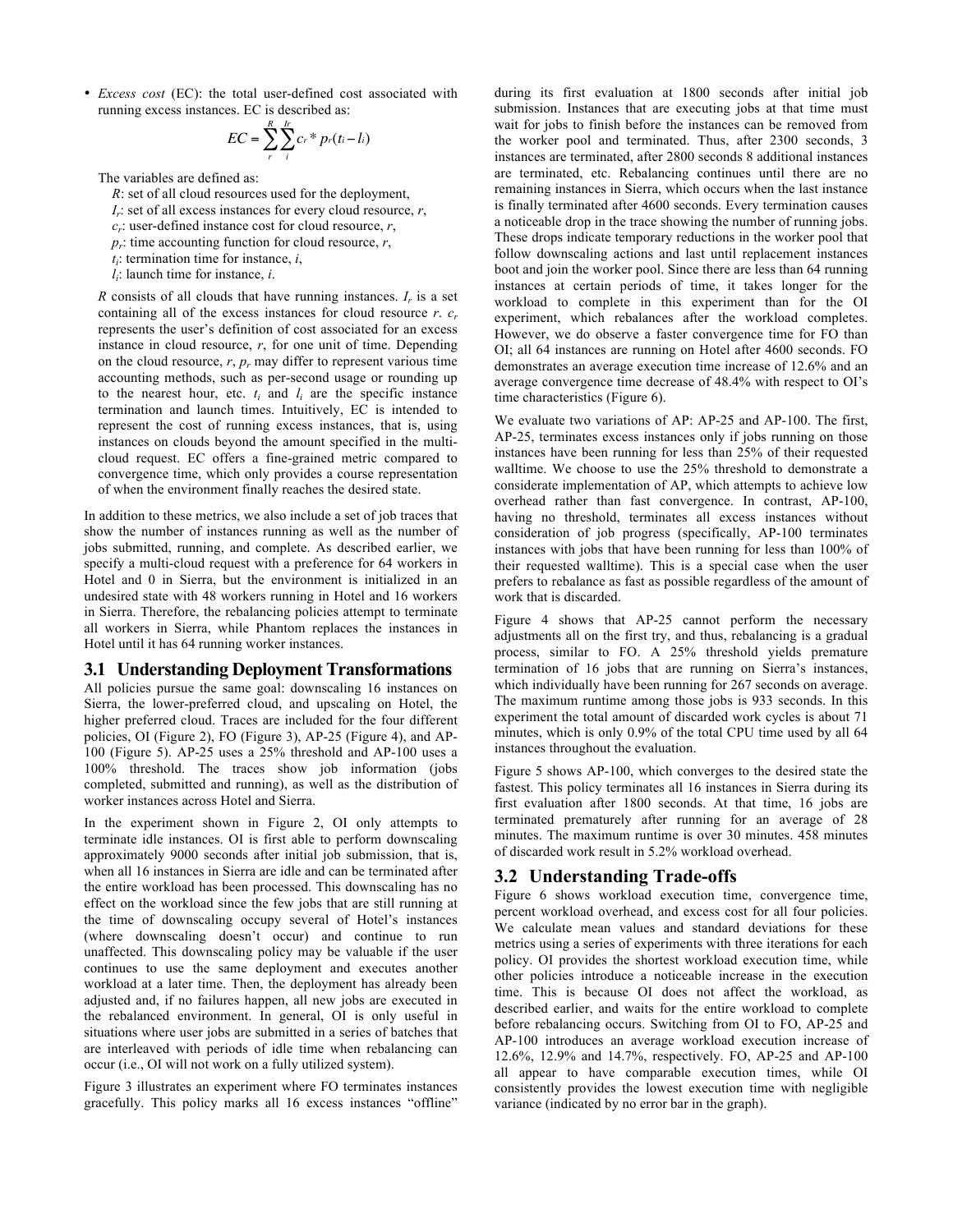

Figure 6. Mean workload execution time (hours), convergence time (hours), workload overhead (percent), and excess cost. Three iterations are run for each policy and no error bar indicates very little deviation. OI and FO also have 0% workload overhead.

OI's convergence, shown in Figure 6, happens after workload completion, specifically, at 3.1 hours. FO's gradual downscaling completes after 1.6 hours. AP-25's convergence completes after 2.5 hours. As expected, AP-100 provides the fastest convergence time, which is approximately 0.6 hours.

For workload overhead (that is, the amount of discarded work), OI and FO have none (indicated with zero-height bars in the rightmost graph). By design, these policies never attempt to terminate instances when it leads to premature job termination. AP-25 and AP-100, however, are designed to accomplish downscaling via premature termination, demonstrate average workload overheads of 1.5% and 5.7%, respectively. The highest observed overheads are 2.4% for AP-25 and 6.6% for AP-100.

Finally, we also consider the excess cost, EC, of the experiments (Figure 6). As described earlier, we assume *cr* for Hotel to be 1 unit of cost and  $c_r$  for Sierra to be 2 units of cost. However, it should be noted that this cost may differ for users and could instead correspond to a user's weighted preference or a dollar amount for instances. We consider a  $p_r$  function that rounds up instance usage to the nearest hour and obtain  $t_i$  and  $l_i$  times for instances from our experiment logs. In Figure 6, OI has the highest EC at 97.3 units of cost on average, since rebalancing doesn't occur until after the workload completes and, thus, requires excess instances to run for the majority of the experiment. Other policies incur lower EC than OI because they perform rebalancing earlier. FO has an average EC of 52.0 units of cost, AP-25 has an average EC of 76.0 units of cost and AP-100 has an average EC of 32.0 units of cost since it rebalances completely at the first policy execution, 30 minutes into the experiment.

OI, FO, and AP-100 each have different advantages and tradeoffs, for example, FO converges faster than OI and both have no workload overhead but OI has the shortest workload execution time. AP-25, on the other hand, doesn't offer significant advantages; it has comparable workload execution time to FO but higher convergence time, workload overhead, and EC. AP-100, however, appears to strike the best balance between quick rebalancing and minimizing excess workload overhead and execution time. Specifically, AP-100 reduces EC by a factor of 3 over OI while introducing only 6.6% workload overhead and 14.7% workload execution time.

## **4. RELATED WORK**

Much work has been done on leveraging elastic capabilities of infrastructure clouds based on user preferences, performance, and scalability. To upscale or downscale cloud deployments, researchers have proposed systems that predict workload computational needs during execution [1], [3], [4]. These systems take two approaches: model-based and rule-based [2]. Our purpose was not to predict workload execution, but to monitor the workload execution through HTCondor sensors and rebalance the environment effectively based on our policies. Typically, however, rebalancing is motivated by cost, where the environment terminates idle instances to avoid excessive charges. As another example, some policies govern rebalancing by triggering live migration from one cloud to another [5]. Our work is more general than such live migration approaches; in our research, workload migration is based on predefined user preferences for different clouds and aims to satisfy these preferences before the workload completes. Existing policy frameworks that execute auto-scaling policies can be adapted to include our policies [9]. Our framework relies on similar services to guide the deployment toward the user's desired state. There are also projects that examine different policies for efficient demand outsourcing from local resources to IaaS clouds [10], [11], but our work focuses on policies governing downscaling behavior in multi-cloud environments, gradually achieving the user's desired state.

## **5. FUTURE WORK**

In future work, we will investigate mechanisms to improve rebalancing in multi-cloud deployments. In particular, we will develop a model for multi-cloud requests that include multiple objectives, for example, cost and performance. This will allow users to specify increasingly complex multi-cloud requests for their workflows. We will also investigate the relationship between cloud availability, the policy execution interval, and workload characteristics. This will provide a foundation for automated workflow-aware rebalancing in multi-cloud environments. As part of this work, we will consider additional factors to guide rebalancing processes, such as, the requested number of CPUs per job and the amount of communication between parallel jobs. Tightly coupled applications (i.e., those that have high communication to computation ratio), should execute on instances within a single cloud as much as possible and the rebalancing policies should accommodate that. In cases when only a single cloud, perhaps not the most desired one, is capable of providing a large number of CPUs requested by queued jobs, the policies should avoid downscaling in that cloud past the minimum number of instances required by the jobs. Policies should also be adapted to support workloads with dependencies. Rebalancing should be avoided or postponed if it causes rescheduling jobs and delaying many jobs in dependency chains.

## **6. CONCLUSIONS**

We configure a multi-cloud environment capable of processing user demand where worker instances are distributed across multiple cloud infrastructures and work collaboratively to process queued tasks. We use an auto-scaling service, Phantom, to launch and monitor instances across multiple clouds. Phantom replaces instances if they crash and terminates them based on rebalancing policies. We also propose several rebalancing policies that guide these deployments towards requested multi-cloud configurations while having minimal impact on the workload, if possible.

To evaluate our policies in this environment, we use a workload that consists of traces from the HTCondor Log Analyzer and monitor the policies while they rebalance deployments that consist of 64 instances running across two clouds and processing workload jobs. Our experimental evaluation shows that the policies adjust the multi-cloud deployments properly to reach the desired state. Our opportunistic policy is able to rebalance the